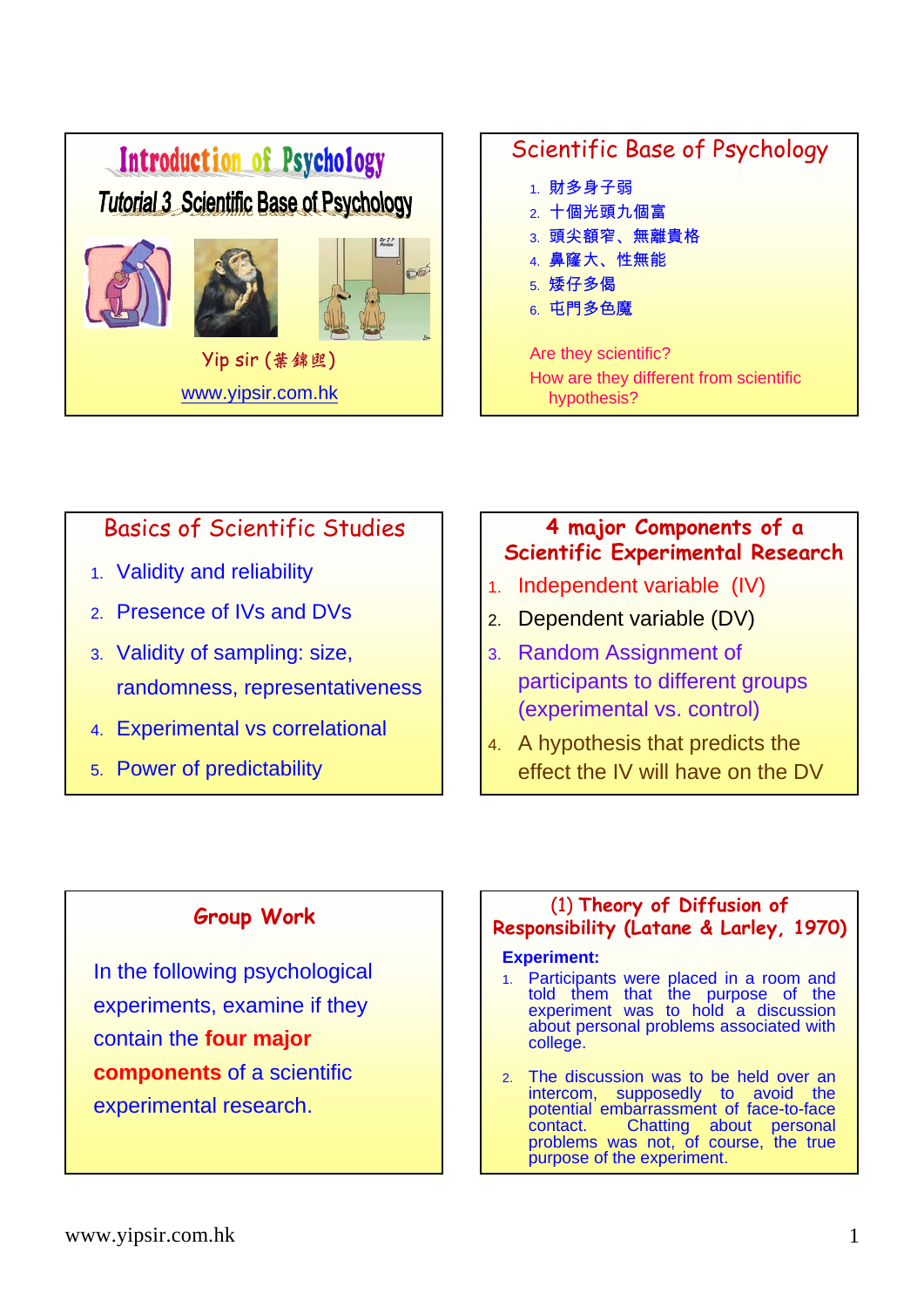- 3. The sizes of the discussion groups were two, three and six people.
- 4. Participants were random assigned to these groups upon their arrival at the laboratory.
- 5. As the participants in each group were holding their discussion, they suddenly heard thought the intercom one of the other participants (in reality a trained confederate, or employee, of the experimenters: in each group, one of the participants was a confederate, so that in each two-person group there was only one real "bystander") having what sounded like an epileptic (癇症 患者) seizure and calling for help.
- 6. The participants' behavior was now what counted. The time that elapsed from the start of the "seizure" to the time a participant began trying to help the "victim" was counted. If six minutes went by without a participant's offering help the experiment was ended.

7. As predicted, the size of the group had a significant effect on whether a participant provided help. The more people who were present, the less likely it was that someone would supply help.

## **Group Discussion 1**

In your group, identify the **four major components** of a scientific experimental research in the "Diffusion of Responsibility" experiment.

#### (2) **Halo Effect in Elderly (Larose & Standing, 1998)**

- 1.This study examined whether elderly people would show the typical halo effect of attributing more desirable personality traits to those individuals who have attractive faces (Dion, Bercheid & Walster, 1972).
- 2. It was predicted that age should bring wisdom, leading to the elimination of this judgmental bias in older people.
- 3. Fifty-two female subjects (aged 65 or above) were required to match photographs of stimulus persons (attractive or unattractive) with descriptive paragraphs (positive or negative).